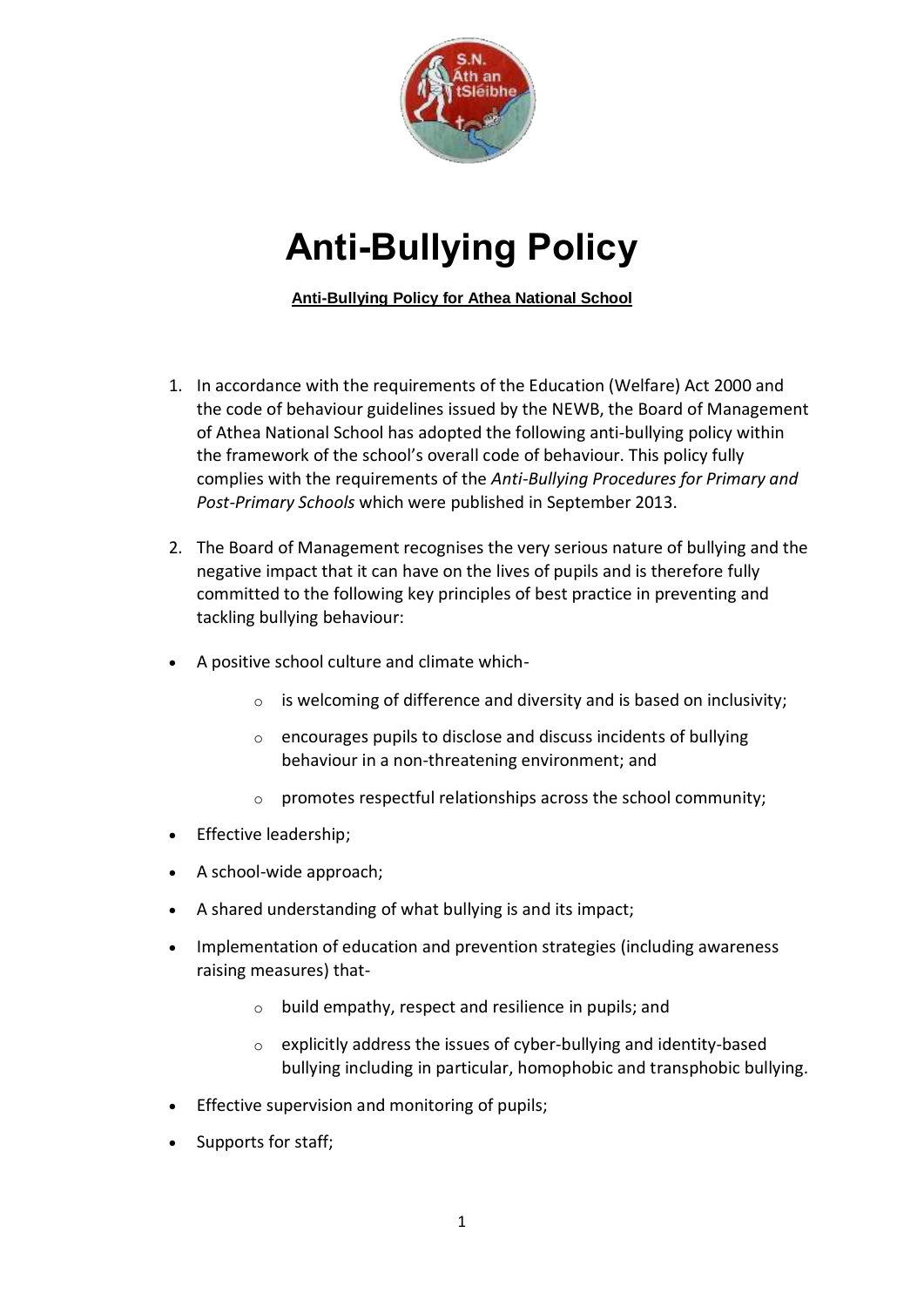- Consistent recording, investigation and follow up of bullying behaviour (including use of established intervention strategies); and
- On-going evaluation of the effectiveness of the anti-bullying policy. In accordance with the *Anti-Bullying Procedures for Primary and Post-Primary Schools* bullying is defined as follows:
- 3. In accordance with the Anti-Bullying Procedures for Primary and Post-Primary Schools, bullying is defined as: unwanted negative behaviour, verbal, psychological or physical conducted, by an individual or group against another person (or persons) and which is repeated over time.

The following types of bullying behaviour are included in the definition of bullying:

- deliberate exclusion, malicious gossip and other forms of relational bullyingname calling, intimidation, isolation/exclusion, physical aggression, extortion, damage to property.
- cyber-bullying and
- identity-based bullying such as homophobic bullying, racist bullying, bullying based on a person's membership of the Traveller community and bullying of those with disabilities or special educational needs.

Isolated or once-off incidents of intentional negative behaviour, including a once-off offensive or hurtful text message or other private messaging, do not fall within the definition of bullying and should be dealt with, as appropriate, in accordance with the school's code of behaviour.

However, in the context of this policy, placing a once-off offensive or hurtful public message, image or statement on a social network site or other public forum where that message, image or statement can be viewed and/or repeated by other people will be regarded as bullying behaviour.

Negative behaviour that does not meet this definition of bullying will be dealt with in accordance with the school's code of behaviour.

Additional information on different types of bullying is set out in Section 2 of the *Anti-Bullying Procedures for Primary and Post-Primary Schools*.

- 4. The relevant teacher(s) for investigating and dealing with bullying are
- The class teacher(s) initially
- The Deputy Principal thereafter if necessary
- The Principal
- Any teacher may act as a relevant teacher if circumstances warrant it.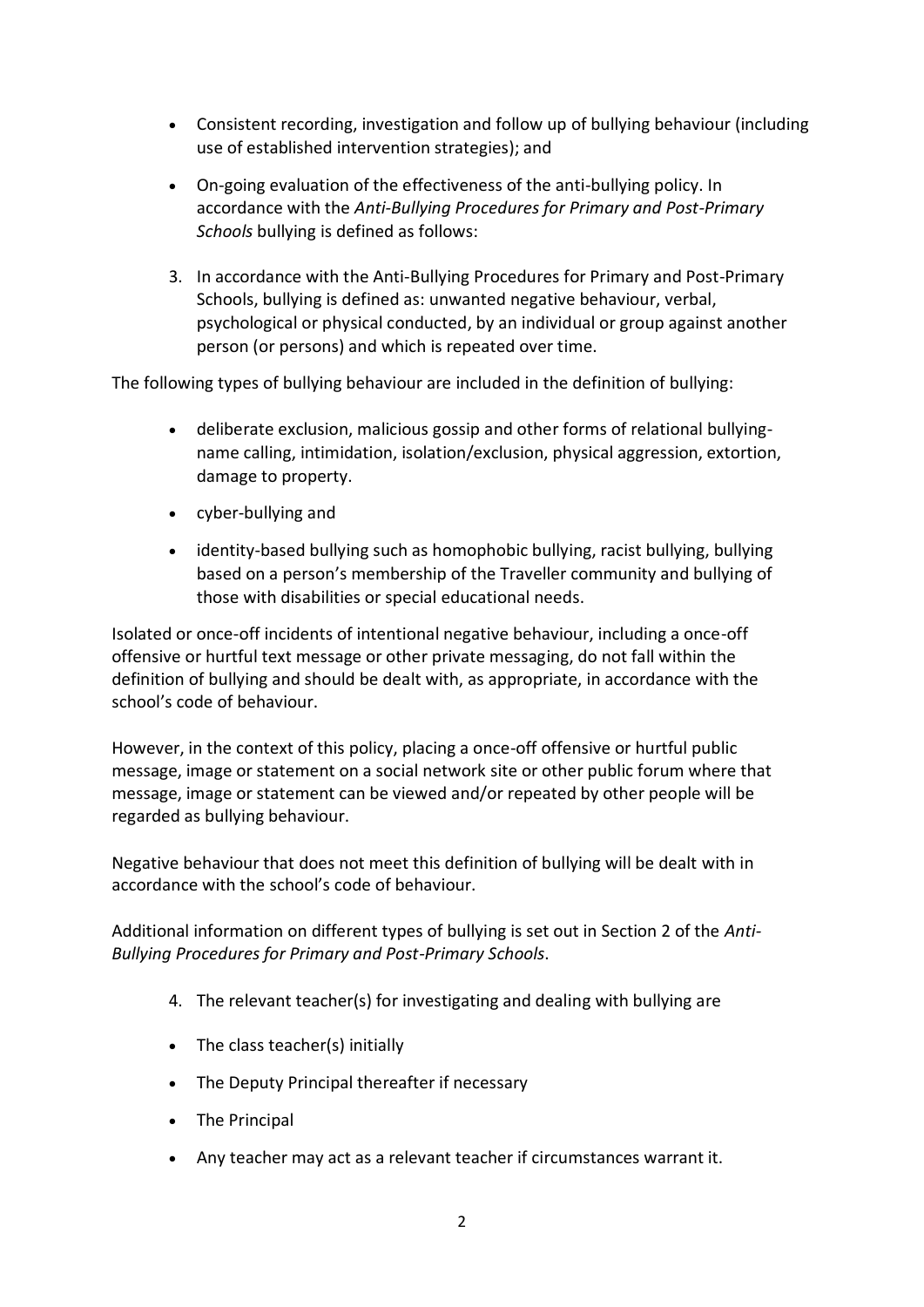- 5. The education and prevention strategies (including strategies specifically aimed at cyber-bullying and identity-based bullying including in particular, homophobic and transphobic bullying) that will be used by the school are as follows:
- Prevention and awareness raising measures across all aspects of bullying involving strategies to engage pupils in addressing problems when they arise. In particular, such strategies need to build empathy, respect and resilience in pupils
- Provide pupils with opportunities to develop a positive sense of self-worth
- Prevention and awareness raising measures focusing on cyber-bullying by educating pupils on appropriate online behaviour, how to stay safe while online (Webwise lessons)
- Teachers can influence attitudes to bullying behaviour in a positive manner
- There are a number of curriculum components and programmes which are particularly relevant to the prevention of bullying and the promotion of respect for diversity and inclusiveness. The SPHE curriculum makes specific provision for exploring bullying as well as the inter-related areas of belonging and integrating, communication, conflict, friendship, personal safety and relationships. The Stay Safe & RSE programmes at primary level are personal safety skills programmes which seek to enhance children's self-protection skills including their ability to recognise and cope with bullying. The Religious Education programme emphasises respect for self and others. We use a Restorative Practice approach in dealing with conflict which helps to restore relationships. We also promote anti-bullying through the slogan: Kind Words, Kind Eyes, Kind Hands, Kind Feet.
- The work may be extended into many other areas such as Art, Drama and Physical Education. Co-operation and group enterprise can be promoted through team sports, school clubs and societies as well as through practical subjects.
- 6. The school's procedures for investigation, follow-up and recording of bullying behaviour and the established intervention strategies used by the school for dealing with cases of bullying behaviour are outlined below.

The primary aim in investigating and dealing with bullying is to resolve any issues and restore, as far as practicable, the relationships of the parties involved (rather than to apportion blame). With this is mind, the school's procedures are as follows:

- In investigating and dealing with bullying, the teacher(s) will exercise his/her/their professional judgement to determine whether bullying has occurred, what type if it has and how best the situation might be resolved.
- All reports, including anonymous reports of bullying must be investigated and dealt with by the relevant teacher(s). In that way, pupils will gain confidence in 'telling'. This confidence factor is of vital importance. It should be made clear to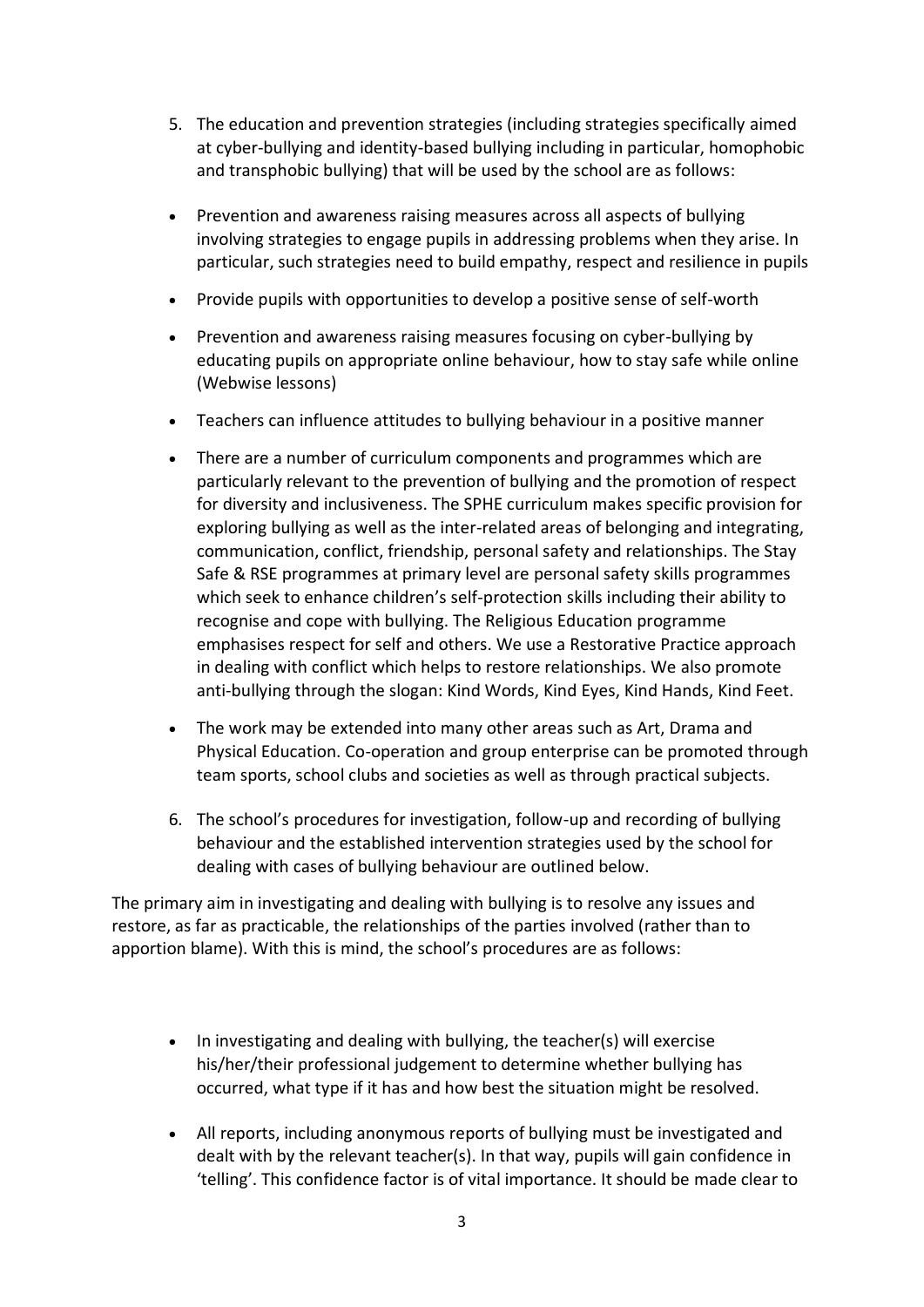all pupils that when they report incidents of bullying, they are not considered to be telling tales but are behaving responsibly.

- Non-teaching staff such as special needs assistants (SNAs), must be encouraged to report any incidents of bullying behaviour witnessed by them, or mentioned to them, to the relevant teacher.
- Parents and pupils are required to co-operate with any investigation and assist the school in resolving any issues and restoring, as far as is practicable, the relationships of the parties involved as quickly as possible.
- It is very important that all involved (including each set of pupils and parents) understand the above approach from the outset.
- Teachers should take a calm, unemotional problem-solving approach when dealing with incidents of alleged bullying behaviour reported by pupils, staff or parents.
- Initial investigations of bullying will be done in class where possible, but some incidents might be best investigated outside the classroom situation to ensure the privacy of all involved.
- All interviews should be conducted with sensitivity and with due regard to the rights of all pupils concerned. Pupils who are not directly involved can also provide very useful information in this way.
- When analysing incidents of bullying behaviour, the relevant teacher(s) should seek answers to questions of what, where, when, who and why. This should be done in a calm manner, setting an example in dealing effectively with a conflict in a non-aggressive manner.
- If a group is involved, each member should be interviewed individually at first. Thereafter, all those involved should be met as a group. At the group meeting, each member should be asked for his/her account of what happened to ensure that everyone in the group is clear about each other's statements.
- Each member of a group should be supported through the possible pressures that they may face from the other members of the group after interview by the teacher.
- Where the relevant teacher(s) has/have determined that a pupil has been engaged in bullying behaviour, it should be made clear to him/her how he/she is in breach of the school's anti-bullying policy and efforts should be made to try to get him/her to see the situation from the perspective of the pupil being bullied.
- It may also be appropriate or helpful to ask those involved to write down their account of the incident(s).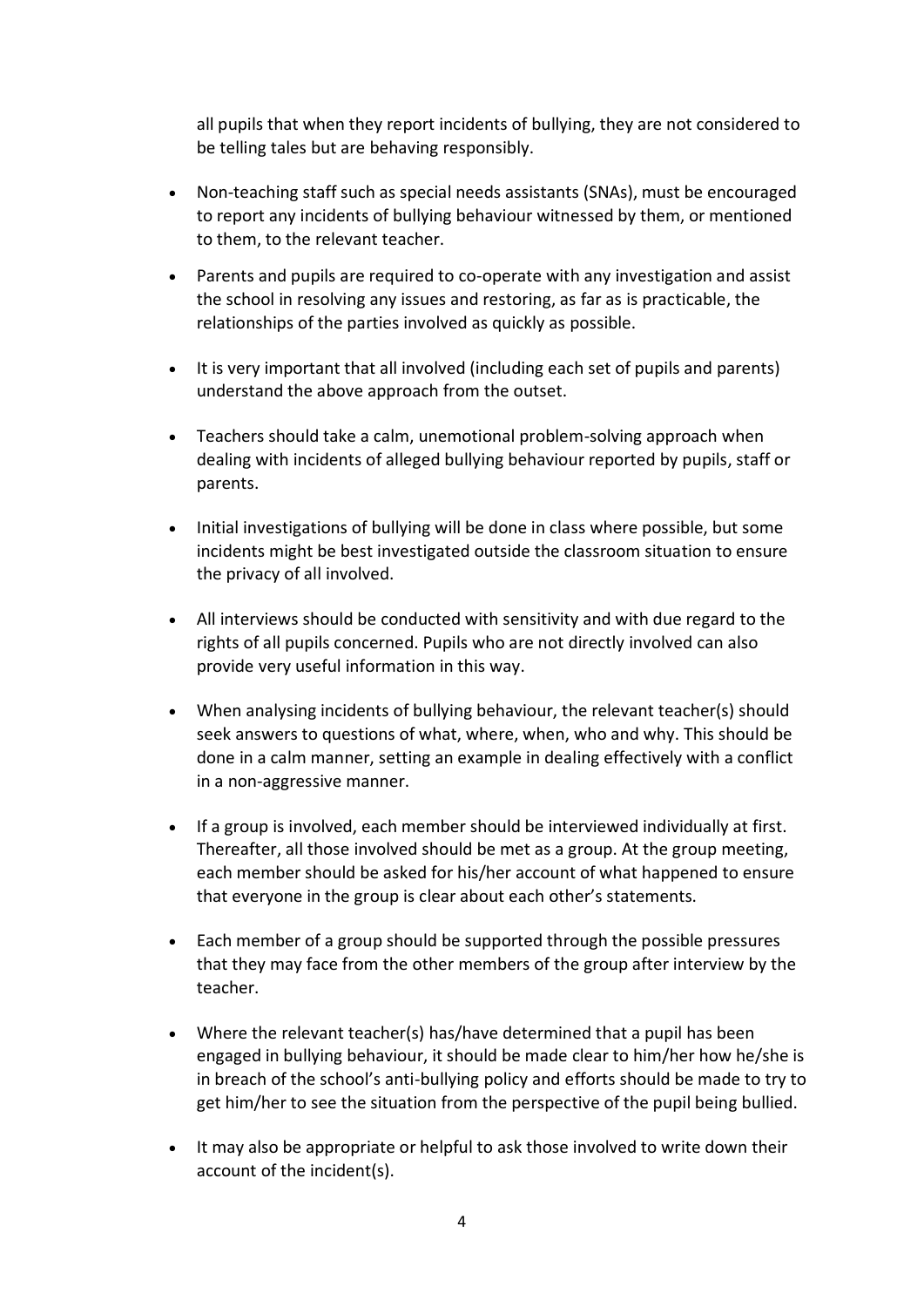- In cases where it has been determined by the relevant teacher(s) that bullying behaviour has occurred, the parents of the parties involved should be contacted at an early stage to inform them of the matter and explain the actions being taken. The school should give parents an opportunity of discussing ways in which they can reinforce or support the actions being taken by the school and the supports for their pupils.
- It must be made clear to all involved (each set of pupils and parents) that in any situation where disciplinary sanctions are required that this is a private matter between the pupil being disciplined, his or her parents and the school.
- Follow up meetings with the relevant parties involved may be arranged separately with a view to bringing them together at a later date if the pupil who has been bullied is ready and agreeable.
- An additional follow up meeting with the parents of the children involved may take place after an appropriate time to ensure the matter has been resolved satisfactorily.
- Where a parent is not satisfied that the school has dealt with a bullying case in accordance with these procedures, the parents must be referred, as appropriate, to the school's complaints procedure.
- In the event that a parent has exhausted the school's complaints procedures and is still not satisfied, the school must advise the parents of their rights to make a complaint to the Ombudsman for Children.

#### Recording

It is imperative that bullying incidences are recorded in an objective and factual manner. Noting and reporting of bullying behaviour is to be documented using the *template for recording bullying behaviour* (Appendix A). All records must be maintained in accordance with relevant data protection legislation. The school's procedures for noting and reporting bullying behaviour will adhere to the following:

- 1. While all reports, including anonymous reports of bullying must be investigated and dealt with by the relevant teacher(s), the relevant teacher(s) will use his/her/their professional judgement in relation to the records to be kept of these reports, the actions taken and any discussions with those involved regarding same.
- 1. If it is established by the relevant teacher(s) that bullying has occurred, the relevant teacher(s) must keep appropriate written records which will assist his/her efforts to resolve the issues and restore, as far as is practicable, the relationships of the parties involved.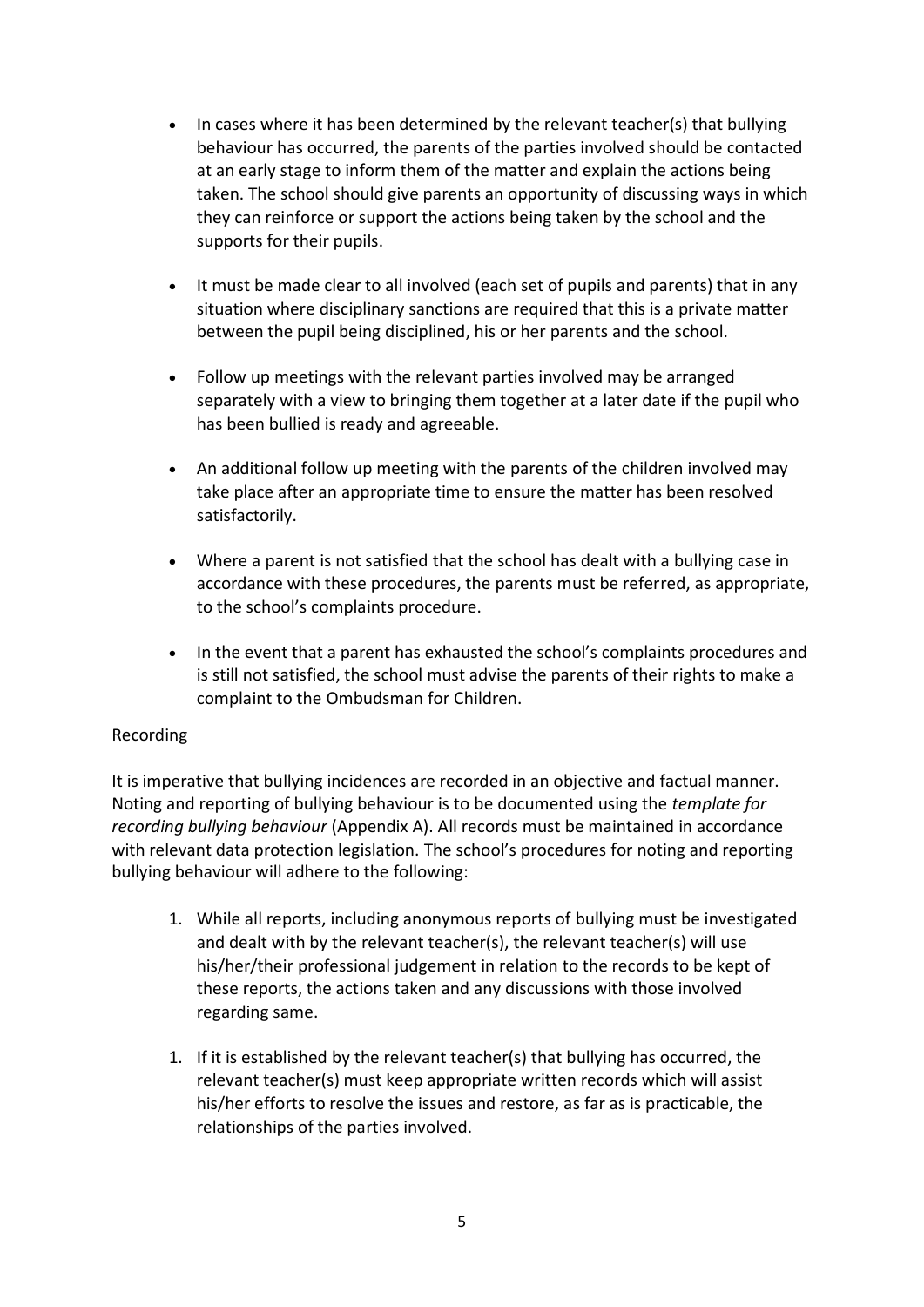- iii. The relevant teacher(s) must use the recording template at Appendix 3 to record the bullying behaviour and inform the Principal.
- 7. The school's programme of support for working with pupils affected by bullying involves a whole school approach. Given the complexity of bullying behaviour, no one intervention/support programme works in all situations. Therefore, various approaches and intervention strategies may be used including suggesting that parents seek referrals to appropriate outside agencies in order to receive further support for the pupils and their families if needed.
- 8. Supervision and Monitoring of Pupils

The Board of Management confirms that appropriate supervision and monitoring policies and practices are in place to both prevent and deal with bullying behaviour and to facilitate early intervention where possible.

9. Prevention of Harassment

The Board of Management confirms that the school will, in accordance with its obligations under equality legislation, take all such steps that are reasonably practicable to prevent the sexual harassment of pupils or staff or the harassment of pupils or staff on any of the nine grounds specified i.e. gender including transgender, civil status, family status, sexual orientation, religion, age, disability, race and membership of the Traveller community.

- 10. This policy was adopted by the Board of Management in September 2015.
- 11. This policy has been made available to school personnel, published on the school website and provided to the Parents' Association. A copy of this policy will be made available to the Department of Education and Skills and the patron if requested.
- 12. This policy and its implementation will be reviewed by the Board of Management once in every school year. Written notification that the review has been completed will be made available to school personnel, published on the school website and provided to the Parents' Association. A record of the review and its outcome will be made available, if requested, to the patron and the Department of Education and Skills.

This policy was reviewed and updated on 18/05/21.

signed: Maríe Gleeson Signed: Margaret Watters

(Chairperson of Board of Management) (Principal)

Date: 18/05/21 Date: 18/05/21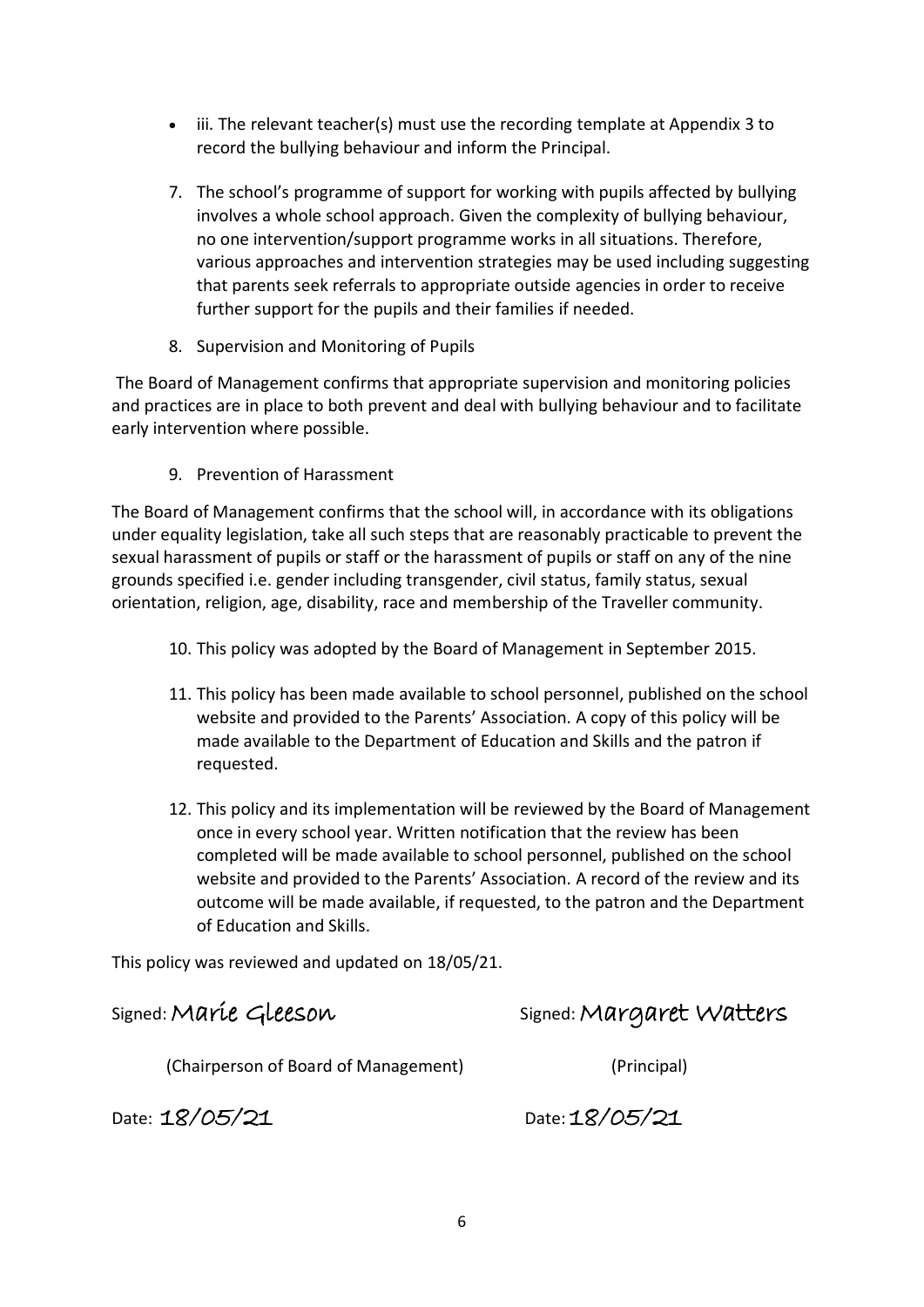| Appendix A Template for recording Bullying Behaviour                |                                                      |  |
|---------------------------------------------------------------------|------------------------------------------------------|--|
| 1. Name of pupil being bullied and class group                      |                                                      |  |
|                                                                     |                                                      |  |
| 2. Name(s) and class(es) of pupil(s) engaged in bullying behaviour  |                                                      |  |
|                                                                     |                                                      |  |
|                                                                     |                                                      |  |
| 3. Source of bullying concern/report (tick relevant<br>$box(es))$ * | 4. Location of incidents (tick<br>relevant box(es))* |  |
| Pupil concerned                                                     | Playground                                           |  |
| <b>Other Pupil</b>                                                  | Classroom                                            |  |
| Parent                                                              | Corridor                                             |  |
| Teacher                                                             | Toilets                                              |  |
| Other                                                               | <b>School Bus</b>                                    |  |
|                                                                     | Other                                                |  |
| 5. Name of person(s) who reported the bullying concern              |                                                      |  |
| 6. Type of Bullying Behaviour (tick relevant box(es)) *             |                                                      |  |
| <b>Physical Aggression</b>                                          | Cyber-bullying                                       |  |
| Damage to Property                                                  | Intimidation                                         |  |

| <b>Physical Aggression</b> | Cyber-bullying          |  |
|----------------------------|-------------------------|--|
| Damage to Property         | Intimidation            |  |
| Isolation/Exclusion        | <b>Malicious Gossip</b> |  |
| Name Calling               | Other (specify)         |  |